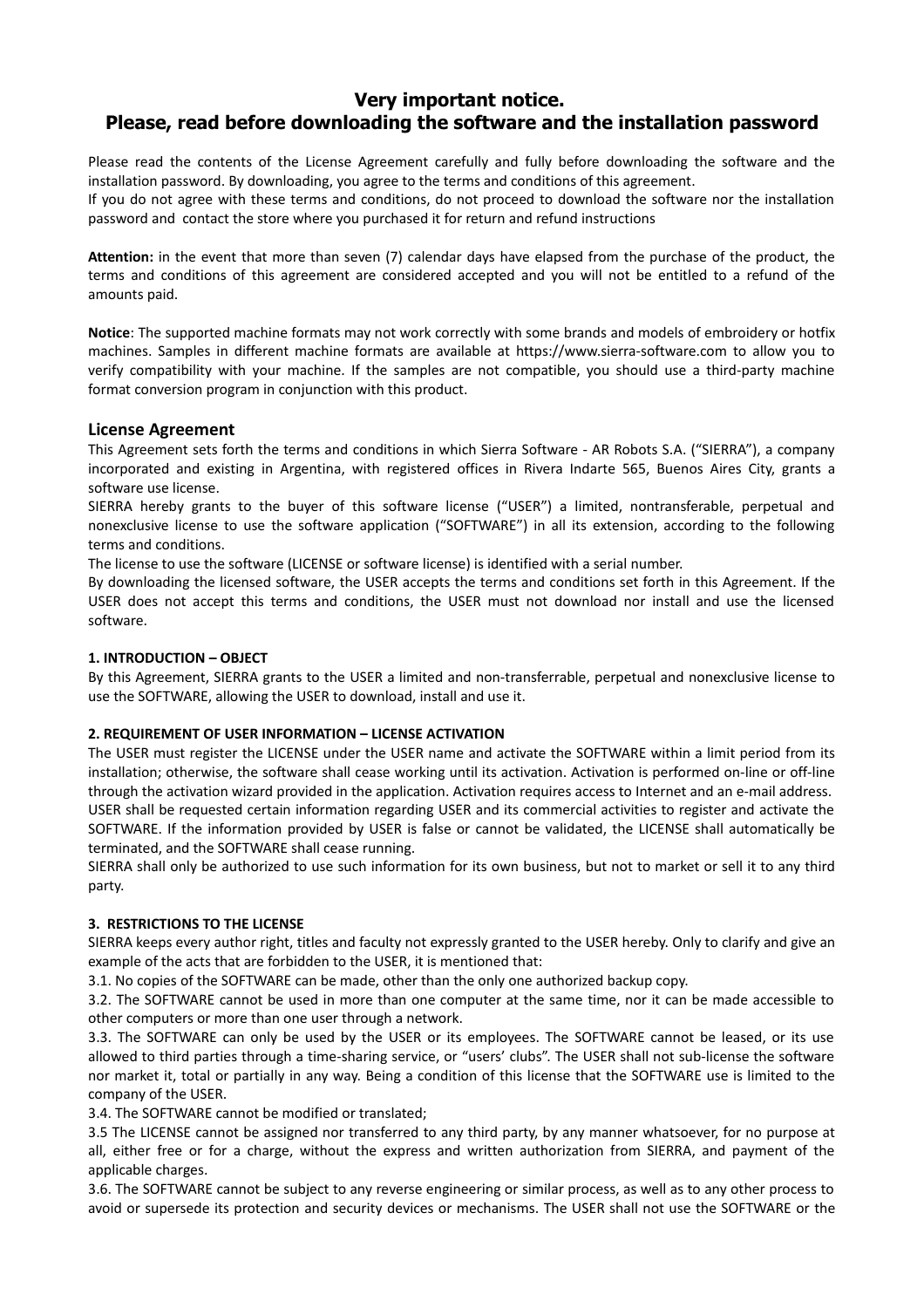information contained in the SOFTWARE to develop software that might compete with the Software

#### **4. LIMITED WARRANTY**

4.1 The SOFTWARE is provided "as it is", without warranty of any kind, expressed or implied, including the implied warranties of merchantability, non-infringement or fitness for a particular purpose. The USER is recommended to test the SOFTWARE extensively before using it in a productive environment, being the USER the sole responsible to determine whether or not the SOFTWARE serves the USER requirements and needs. As there is a trial version of the SOFTWARE available for testing, no refund claims will be accepted.

4.2 SIERRA does not warrant that the SOFTWARE shall be free of errors or appear precisely as described in the SOFTWARE documentation, nor that its use shall be interrupted. Due to the wide range of computers and conditions in which the SOFTWARE may be used, USER assumes the risk of the SOFTWARE result and performance and its ability to perform as described.

4.3 Security Device: To avoid its illegal use, the SOFTWARE is delivered together with a security/protection device. The SOFTWARE will not work if the security device is not properly installed or missing.

For a period of 180 days since the acquisition date, SIERRA will replace a defective security device returned by the USER, provided that the device has presented manufacturing errors. SIERRA shall have no liability or obligation to replace the security device if it was damaged by accident, improper use, electric shocks or after the aforementioned term.

4.4. Warranty Conditions: It shall be condition for the SOFTWARE performance and defective protection device warranty to be effective, that the USER have registered and activated the SOFTWARE, except in case that the defects in the protection device have prevented the USER to perform the installation, registration or activation.

WARRANTY LIMITATION: SIERRA AND ALL PERSONS INVOLVED IN THE SOFTWARE CREATION, PRODUCTION OR MARKETING, ITS EMPLOYEES OR DISTRIBUTORS SHALL NOT BE LIABLE FOR ANY DAMAGE, DIRECT OR INDIRECT, CONSEQUENTIAL OR INCIDENTAL, DUE TO THE USE OR THE INABILITY TO USE THE SOFTWARE. IN ANY CASE, LIABILITY OF ANY OF THE AFOREMENTIONED SHALL BE LIMITED TO THE AMOUNT PAID AS LICENSE OR ROYALTY FEE. IN CASE THAT THIS WARRANTY LIMITATION IS NOT PERMITTED BY THE LAW, IT WILL SURVIVE TO THE EXTENT PERMITTED.

#### **5. SOFTWARE UPDATES**

USERS who have activated and registered the SOFTWARE shall be eligible to receive software updates that SIERRA may release from time to time, to the applicable fees set forth for such updates.

Minor software versions (maintenance releases) of the major software version owned by the USER, that SIERRA may release from time to time, will be available through the live-update service free of charge.

## **6. CONFIDENTIALITY, TRADE SECRETS**

6.1 SIERRA will provide USER with certain confidential information and documents for the better fulfillment of this Agreement. The USER acknowledges that this information is confidential and proprietary of SIERRA and compromise himself to preserve it and maintain it confidential for all the term that might last the relationship between the parties.

6.2 Upon termination of the license granted hereby, The USER compromises himself to destroy all the files and documents delivered to the USER as per this Agreement within 10 days upon termination.

6.3 The USER acknowledges that all the ideas, sequences, structure, organization, routines, procedures, algorithms, programs and user interfaces contained in the SOFTWARE to which he accesses due to this Agreement, are all SIERRA's Trade Secrets and proprietary information. The USER hereby acknowledges that he is to prevent these Trade Secrets and proprietary information from disclosure, being an essential condition to this Agreement, because the disclosure of these Trade Secrets and proprietary information would deprive SIERRA from peaceful and exclusive use of its undisclosed information and Intellectual Property rights. Therefore, the USER binds himself to maintain SIERRA's secrets undisclosed and to notify by writing the obligation of maintaining in strict confidentiality to any member of its staff that may have access to the SOFTWARE

#### **7. LICENSE TERMINATION**

SIERRA shall terminate this Agreement, without need to serve any previous notification to the USER, if the USER incurs in any of the followings situations:

7.1 Judicial or extra-judicial winding-up or bankruptcy process.

7.2 Commits a material breach of any term of this Agreement and fails to remedy such breach within ten (10) days after receiving written notice from SIERRA. SIERRA may suspend the license until receiving a satisfactory answer from the USER.

7.3 SIERRA may suspend the license and the USER's right to use the SOFTWARE if the USER performs acts by which SIERRA may presume that the SOFTWARE is being used in breach to this Agreement. In this case, SIERRA shall request clarifications to the USER, and if they are not given satisfactorily, SIERRA shall have the right to terminate the license.